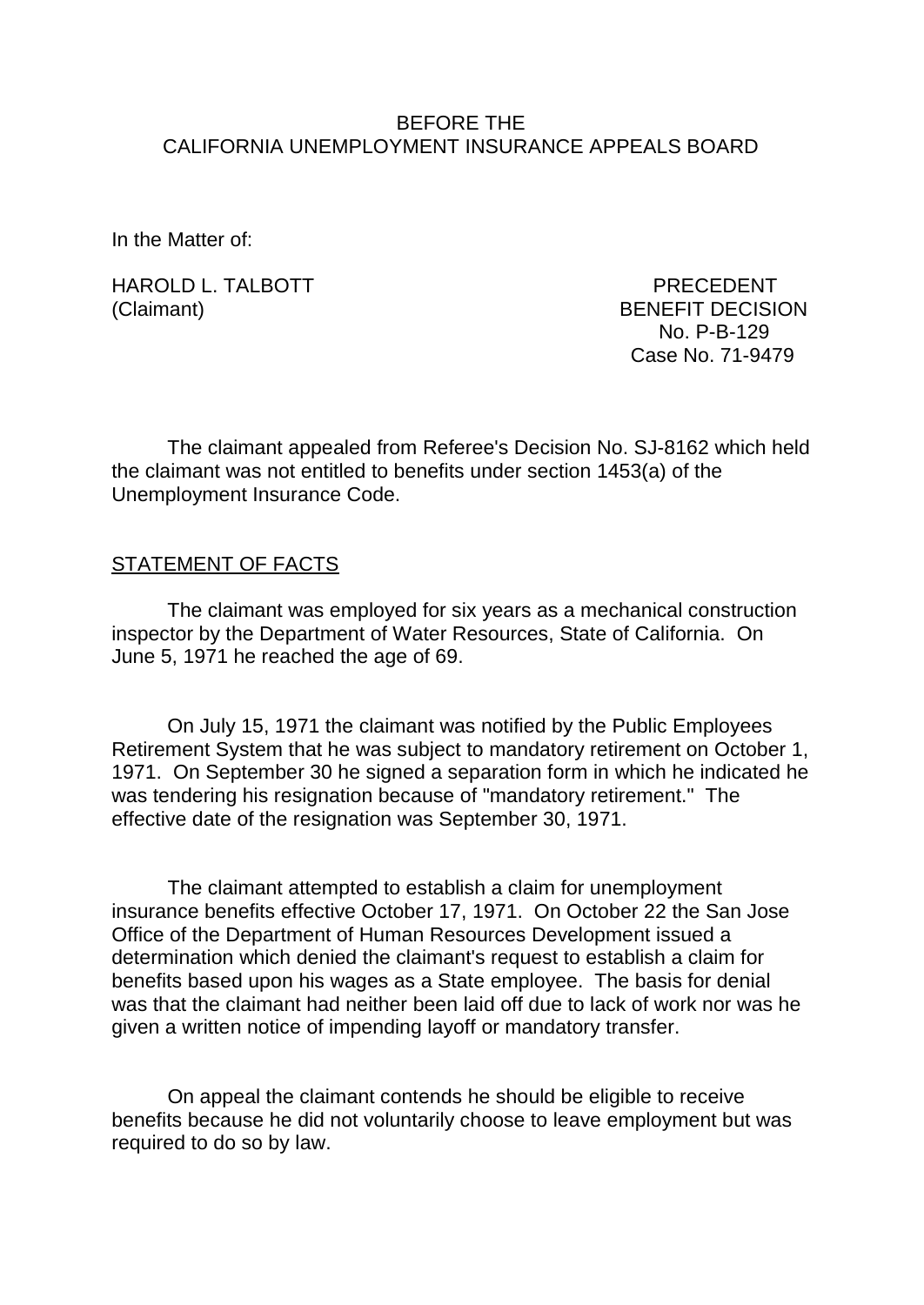#### REASONS FOR DECISION

Effective July 20, 1971, Ch. 353, L. 1971 was added to the Unemployment Insurance Code by enactment of Assembly Bill 271. Pertinent sections of this legislation are as follows:

"Chapter 5.5. Unemployment Compensation for State Employees

"1451. Except as provided in this chapter, a state employee shall be eligible for unemployment compensation benefits on the same terms and conditions as are specified by this part, Part 3 (commencing with Section 3501) of this division, and Part 4 (commencing with Section 4001) of this division, for all other individuals. Except as inconsistent with the provisions of this chapter, the provisions of this division and authorized regulations shall apply to any matter arising pursuant to this chapter. A state employee shall have no rights, based on state wages, to disability benefits under this division.

\* \* \*

"1453. As used in this chapter:

"(a) 'State employee' means an individual who has permanent or probationary civil service status in employment by this state, and who (1) receives a notice of layoff with an effective date on or after March 1, 1971, pursuant to Article 2 (commencing with Section 19530) of Chapter 8 of Part 2 of Division 5 of Title 2 of the Government Code, or (2) terminates his employment, or has terminated his employment on or after March 1, 1971, after being notified in writing by his appointing authority that he is subject to layoff or mandatory transfer in his class and location, due to a reduction in staff arising from reductions in any budget act, or any other source of funds or due to a reduction in staff for reasons of economy or due to a reduction in staff resulting from organizational changes or reduced workload. However, nothing in this subdivision shall permit a state employee, as defined, to receive unemployment compensation benefits if he would be ineligible for or disqualified to receive such benefits under Article 1 (commencing with Section 1251) of Chapter 5 of Part 1 of Division 1."

Section 19530 of the Government Code provides as follows: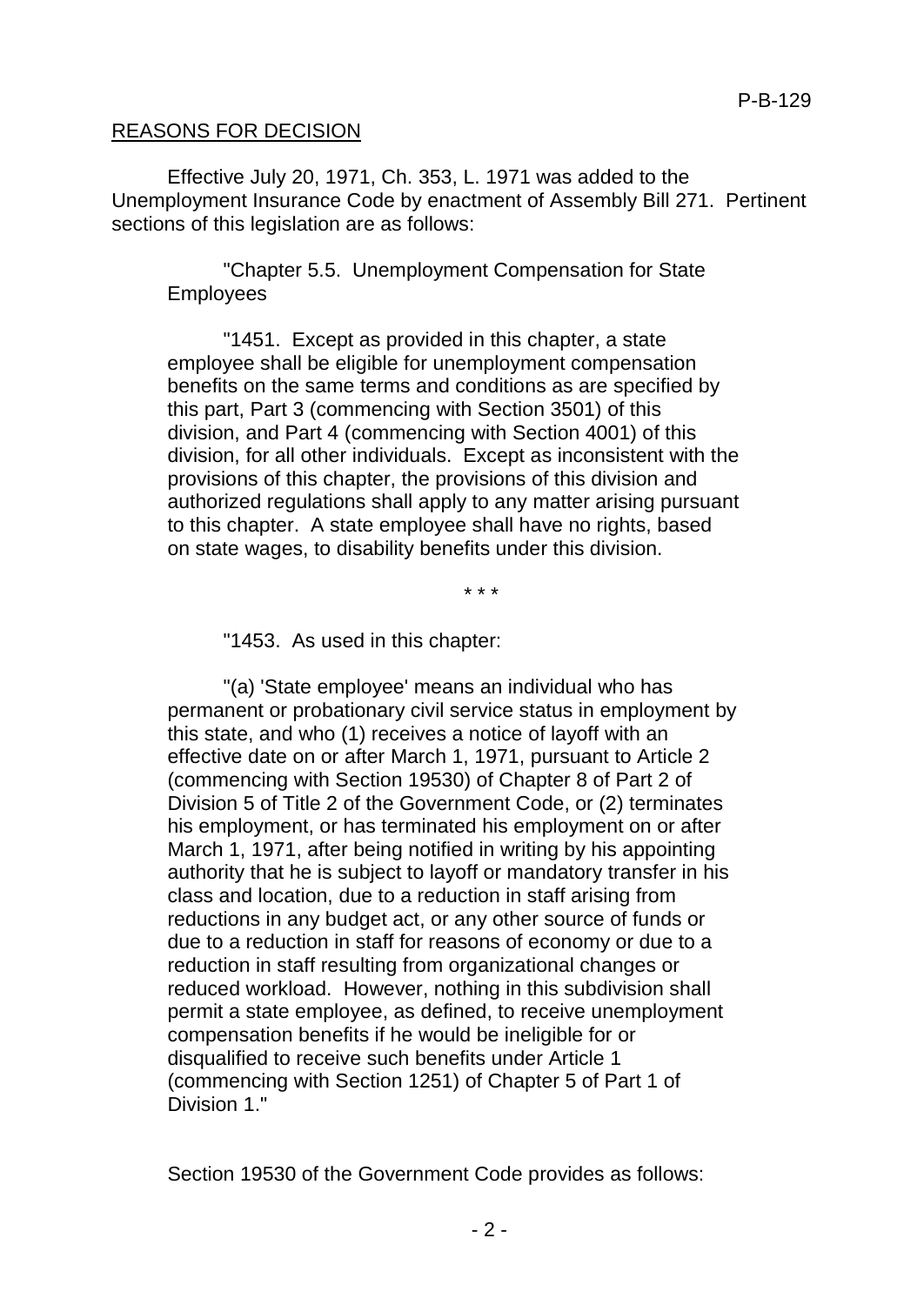"19530. Layoff, grounds. Whenever it is necessary because of lack of work or funds or whenever it is advisable in the interests of economy to reduce the staff of any State agency, the appointing power may lay off employees pursuant to this article and board rule."

Succeeding sections of Article 2 (sections 19531 through 19541) deal generally with the rights of laid off State employees.

Article 2 (commencing with section 20980 of Chapter 8 of Part 2 of Division 5 of Title 2 of the Government Code) deals with compulsory retirement of State employees for service.

We deem it unnecessary to resolve the question raised by the claimant as to whether his separation from employment was voluntary or involuntary. (See Pacific Maritime Association v. California Unemployment Insurance Appeals Board (1965), 45 Cal. Rptr. 892, 236 Cal. App. 2d 325, which would support an involuntary leaving of work) There is no issue before us as to the possible applicability of section 1256 of the Unemployment Insurance Code. The real issue is whether the claimant received a notice of layoff for any of the reasons enumerated in section 1453(a) of the Unemployment Insurance Code.

The claimant received a notice of mandatory retirement pursuant to the compulsory retirement for service provisions of Article 2 (commencing with section 20980 of the Government Code). He was not laid off pursuant to Article 2 (commencing with section 19530 of the Government Code). He did not receive a notice that he was subject to layoff or mandatory transfer for any of the reasons enumerated in section 1453(a) of the Unemployment Insurance Code. Therefore, he is not eligible for unemployment insurance benefits.